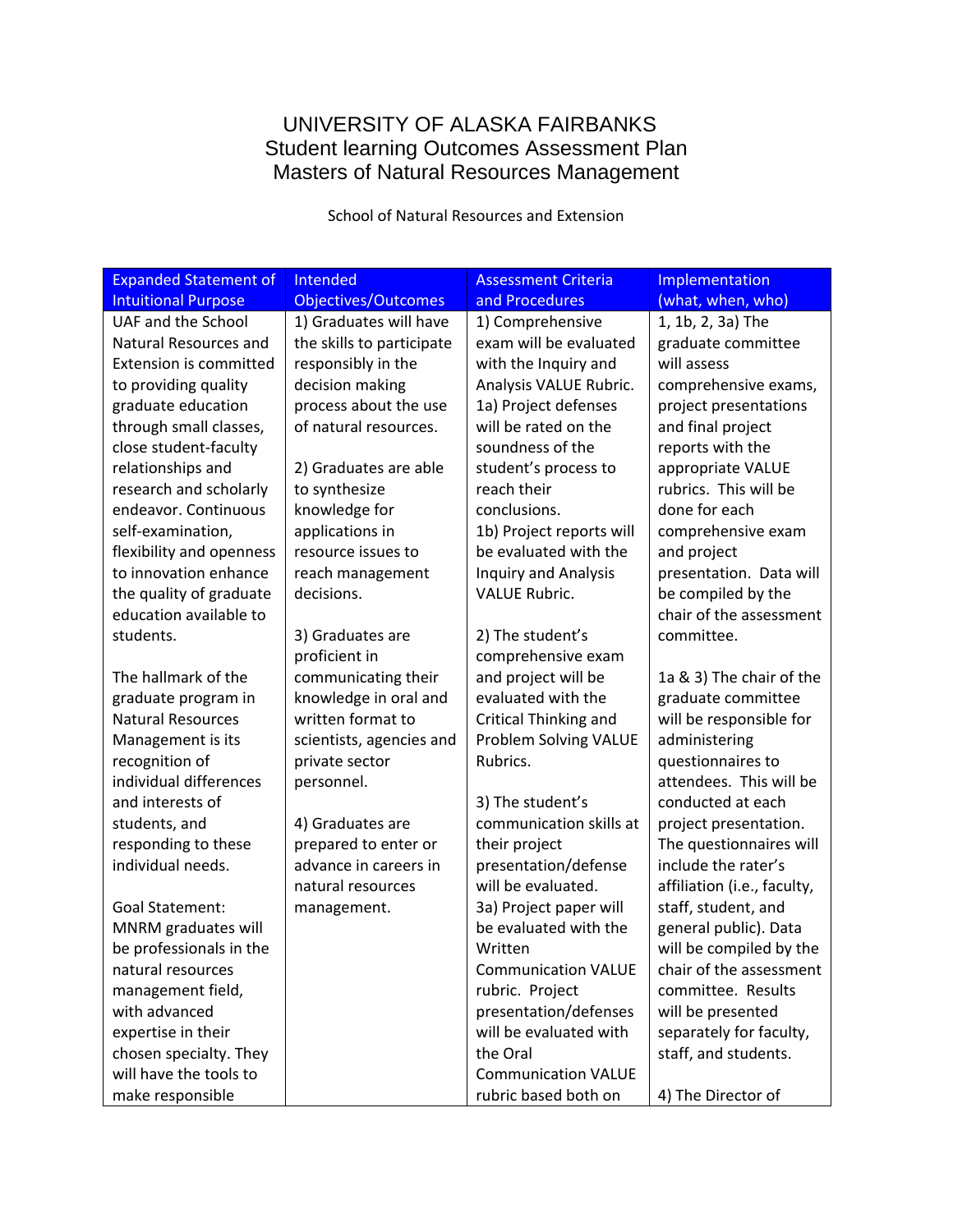| natural resources     | faculty evaluation and    | <b>Academic Programs</b> |
|-----------------------|---------------------------|--------------------------|
| management            | public feedback.          | will task the academic   |
| decisions, implement  |                           | program assistant with   |
| successful long-term  | The VALUE rubrics         | the responsibility of    |
| management for        | range utilize a 4-point   | tracking graduates. A    |
| protection and        | scale, where $1 =$        | qualitative report will  |
| maintenance of        | benchmark and $4 =$       | summarize                |
| ecosystems while      | capstone; scores => 3.0   | employment in the        |
| meeting the needs and | will be taken as          | <b>Natural Resources</b> |
| values of humans.     | evidence of               | Management field.        |
|                       | competence related to     |                          |
|                       | the goal.                 |                          |
|                       |                           |                          |
|                       | 1a & 3 will be            |                          |
|                       | conducted via a set of    |                          |
|                       | questions passed out      |                          |
|                       | to attendees (see         |                          |
|                       | attached). Questions      |                          |
|                       | will be asked on a 5-     |                          |
|                       | point scale where $1 =$   |                          |
|                       | weak and $5 =$ excellent. |                          |
|                       | A score of $> = 4.0$ will |                          |
|                       | be taken as evidence of   |                          |
|                       | competence related to     |                          |
|                       | the goal.                 |                          |
|                       |                           |                          |
|                       |                           |                          |
|                       | 4) Graduates will be      |                          |
|                       | tracked to assess         |                          |
|                       | career advancement.       |                          |
|                       |                           |                          |